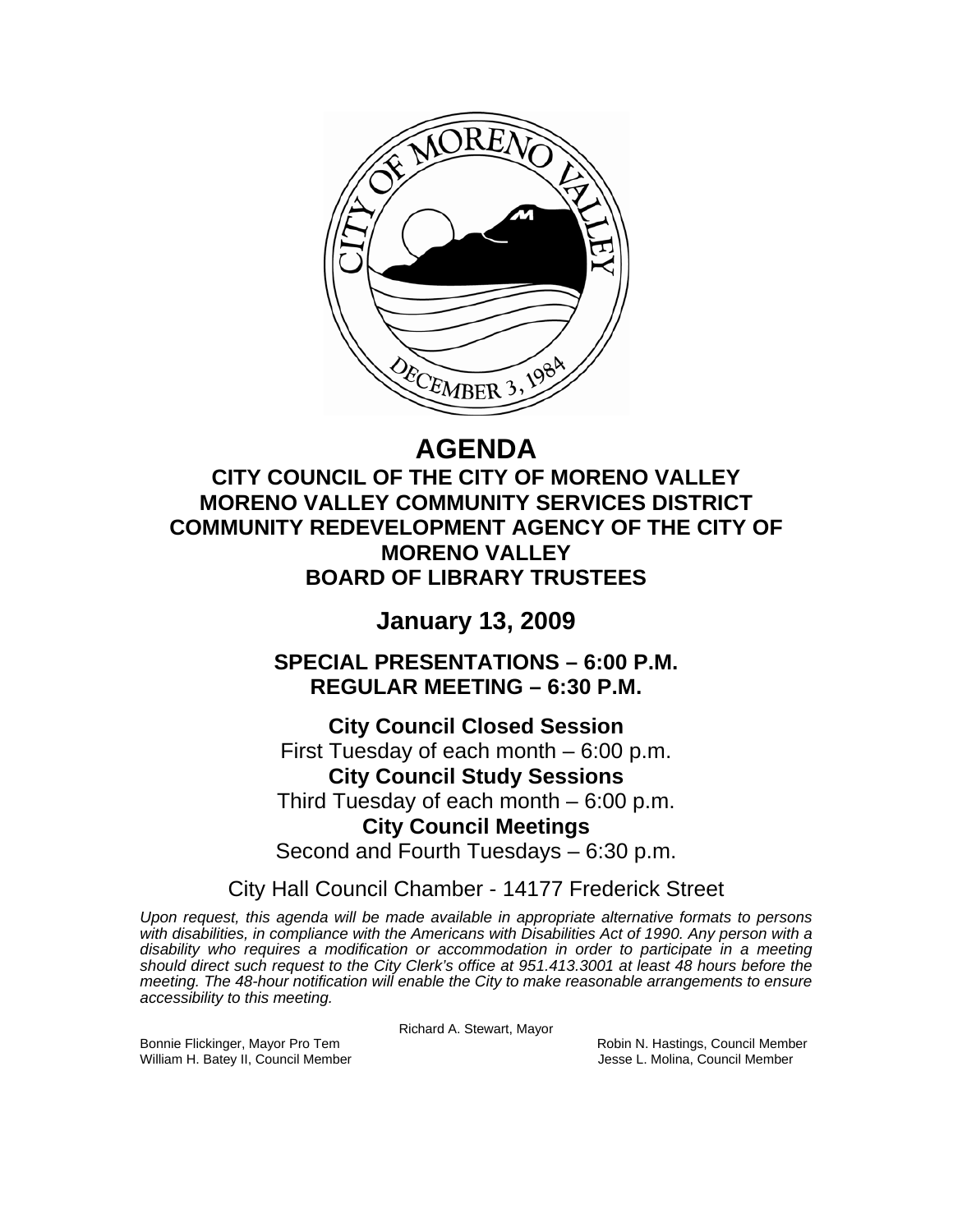#### **AGENDA CITY COUNCIL OF THE CITY OF MORENO VALLEY January 13, 2009**

## **CALL TO ORDER**

## SPECIAL PRESENTATIONS

1. Moreno Valley Chamber of Commerce Presentation to the Inland Empire Reading Scholarship Program

2. Moreno Valley Chamber of Commerce Presentation to the Moreno Valley Friends of the Library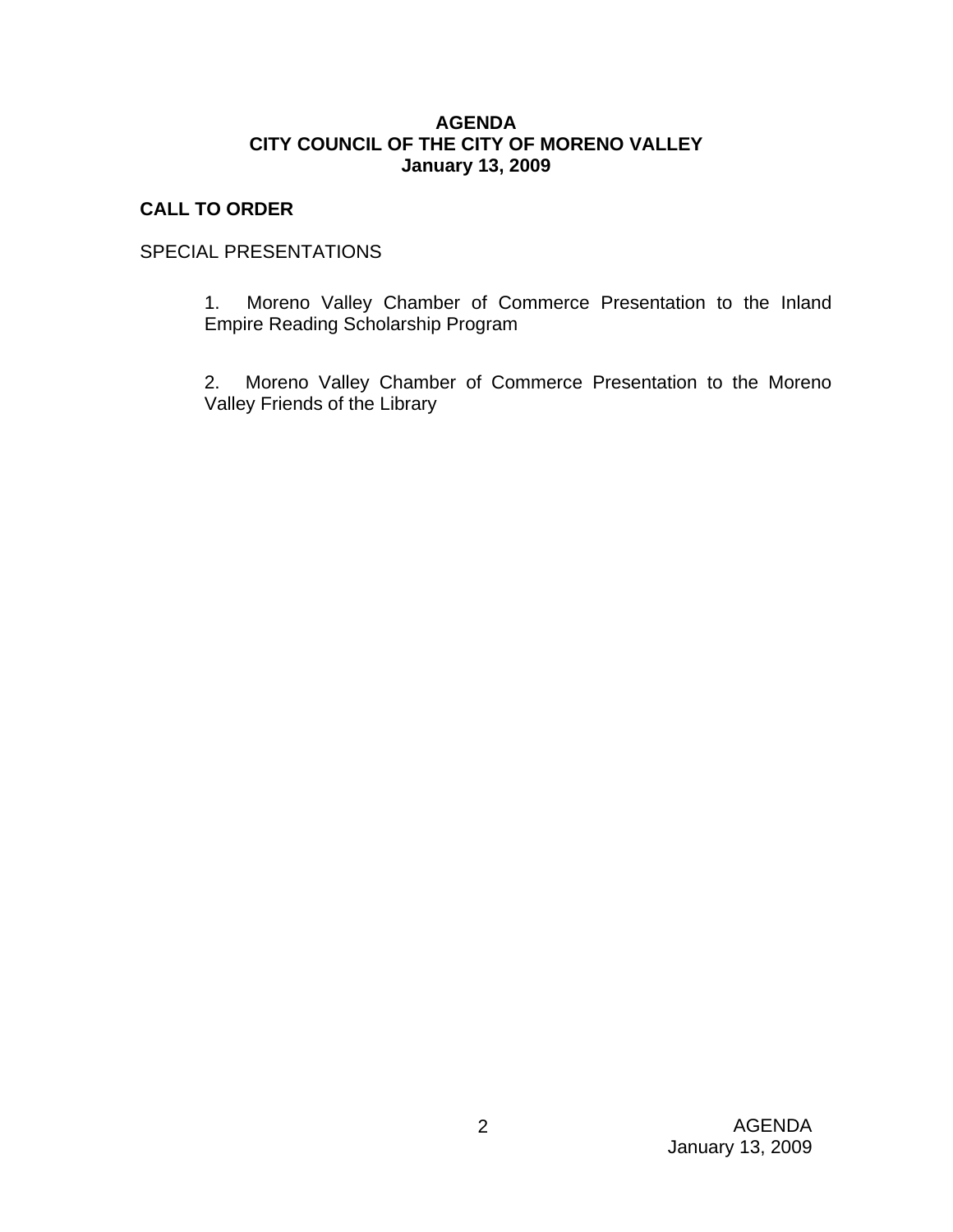#### **AGENDA JOINT MEETING OF THE CITY COUNCIL OF THE CITY OF MORENO VALLEY MORENO VALLEY COMMUNITY SERVICES DISTRICT COMMUNITY REDEVELOPMENT AGENCY OF THE CITY OF MORENO VALLEY AND THE BOARD OF LIBRARY TRUSTEES**

#### **REGULAR MEETING - 6:30 PM JANUARY 13, 2009**

#### **CALL TO ORDER**

(Joint Meeting of the City Council, Community Services District, Community Redevelopment Agency, and the Board of Library Trustees - actions taken at the Joint Meeting are those of the Agency indicated on each Agenda item)

#### **PLEDGE OF ALLEGIANCE**

**INVOCATION** - Pastor Gibson, Breakthrough Church of God in Christ

#### **ROLL CALL**

#### **INTRODUCTIONS**

PUBLIC COMMENTS ON MATTERS ON THE AGENDA WILL BE TAKEN UP AS THE ITEM IS CALLED FOR BUSINESS, BETWEEN STAFF'S REPORT AND CITY COUNCIL DELIBERATION (SPEAKER SLIPS MAY BE TURNED IN UNTIL THE ITEM IS CALLED FOR BUSINESS.)

PUBLIC COMMENTS ON MATTERS NOT ON THE AGENDA UNDER THE JURISDICTION OF THE CITY COUNCIL WILL BE HEARD PRIOR TO CITY COUNCIL REPORTS AND CLOSING COMMENTS. IN THE EVENT THAT THE AGENDA ITEM FOR SUCH PUBLIC COMMENTS HAS NOT BEEN CALLED BY 9:00 P.M., IT SHALL BE CALLED AS THE NEXT ITEM OF BUSINESS FOLLOWING THE CONCLUSION OF ANY ITEM BEING HEARD AT 9:00 P.M. Those wishing to speak should submit a BLUE speaker slip to the Bailiff. There is a three-minute time limit per person. All remarks and questions shall be addressed to the presiding officer or to the City Council and not to any individual Council member, staff member or other person.

#### **JOINT CONSENT CALENDARS (SECTIONS A-D)**

All items listed under the Consent Calendars, Sections A, B, C, and D are considered to be routine and non-controversial, and may be enacted by one motion unless a member of the Council, Community Services District, Redevelopment Agency or the Board of Library Trustees requests that an item be removed for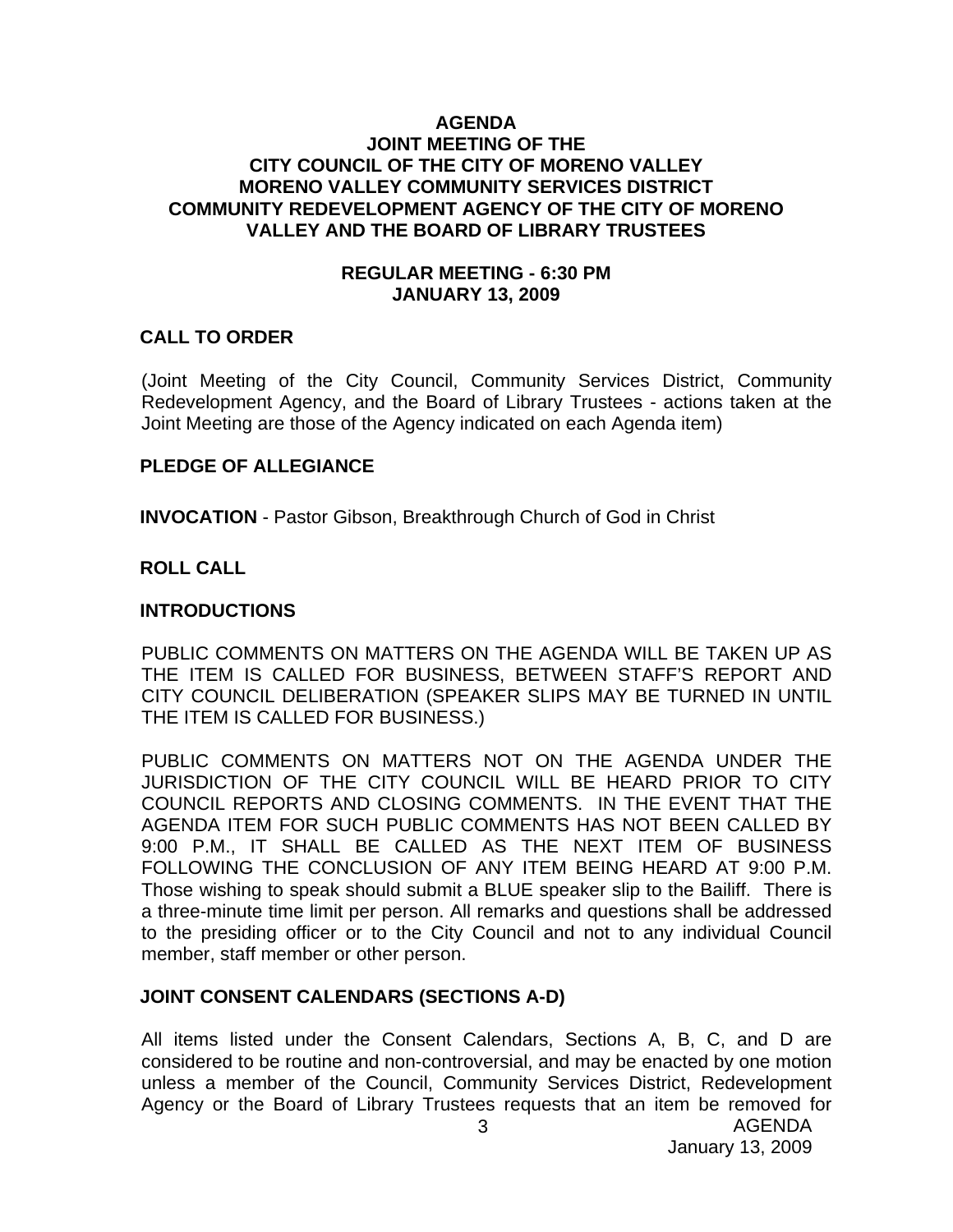separate action. The motion to adopt the Consent Calendars is deemed to be a separate motion by each Agency and shall be so recorded by the City Clerk. Items withdrawn for report or discussion will be heard after public hearing items.

## **A CONSENT CALENDAR - CITY COUNCIL**

- A .1 ORDINANCES READING BY TITLE ONLY **Recommendation:** Waive reading of all Ordinances.
- A .2 MINUTES REGULAR MEETING OF DECEMBER 9, 2008 (Report of: City Clerk's Department)

## **Recommendation:**

Approve as submitted.

A .3 MINUTES – SPECIAL MEETING OF JANUARY 6, 2009 (Report of: City Clerk's Department)

## **Recommendation:**

Approve as submitted.

A .4 CITY COUNCIL REPORTS ON REIMBURSABLE ACTIVITIES (Report of: City Clerk's Department)

## **Recommendation:**

Receive and file the Reports on Reimbursable Activities for the period of December 3, 2008 – January 6, 2009.

A .5 NOTICE OF COMPLETION AND ACCEPTANCE OF THE IRONWOOD AVENUE SIDEWALK/WALKWAY IMPROVEMENTS FROM HEACOCK STREET TO PERRIS BOULEVARD PROJECT NO. 06-50182625-1 (Report of: Public Works Department)

## **Recommendation:**

- 1. Accept the work as complete for the Ironwood Avenue Sidewalk/Walkway Improvements from Heacock Street to Perris Boulevard constructed by Grand Pacific Contractors, Inc. (Grand Pacific), 680 North Cota Street, Corona, CA 92880;
- 2. Direct the City Clerk to record the Notice of Completion within ten (10) calendar days at the office of the County Recorder of Riverside County, as required by Section 3093 of the California Civil Code;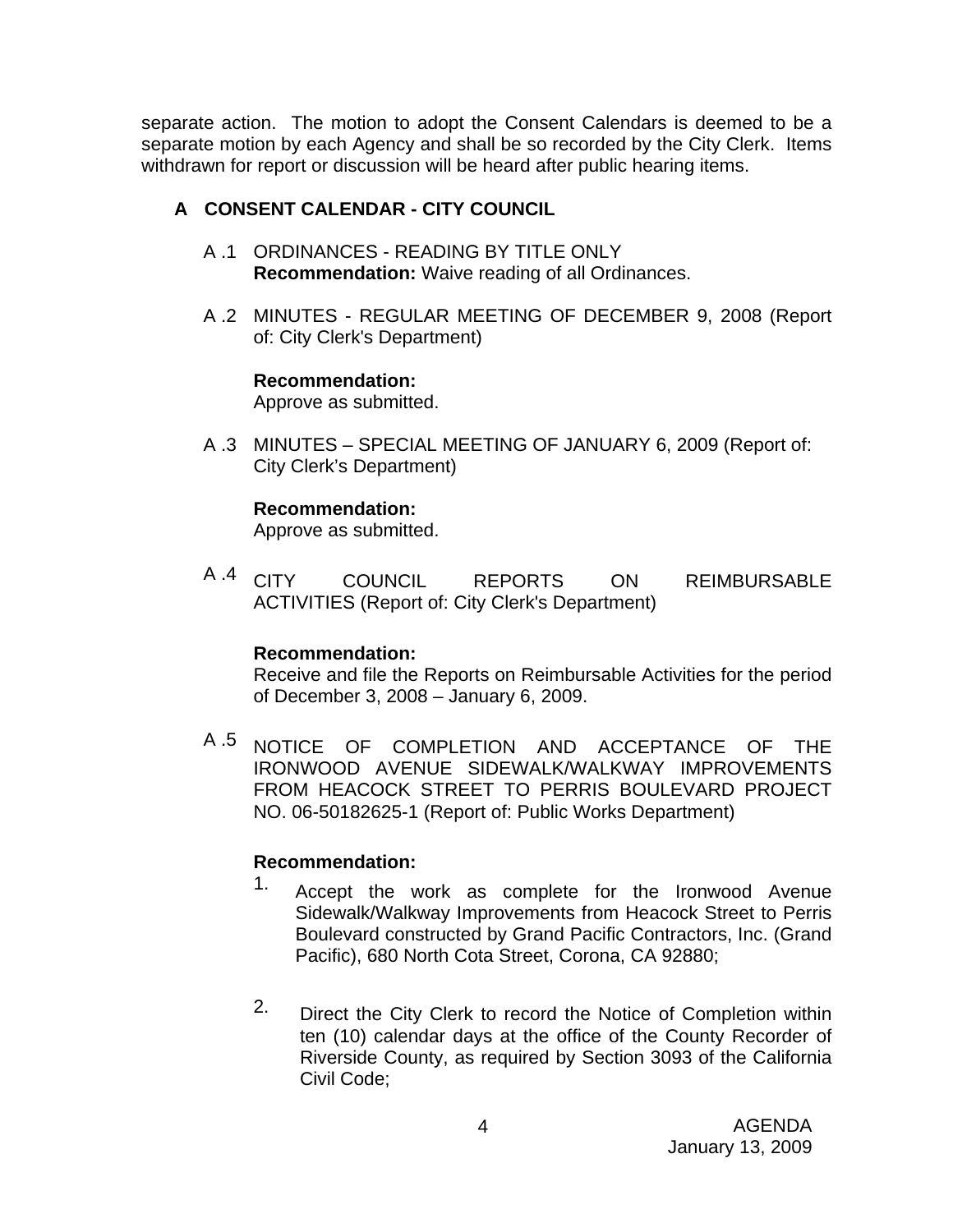- 3. Authorize the Financial & Administrative Services Director to release the retention to Grand Pacific thirty-five (35) calendar days after the date of recordation of the Notice of Completion, if no claims are filed against the project; and
- 4. Accept the improvements into the City's maintained system.
- A .6 AGREEMENT FOR DESIGN PROFESSIONAL CONSULTANT SERVICES TO PROVIDE PROGRAMMING, CONCEPTUAL DESIGN, INCREMENTAL GROWTH PLAN AND RECONFIGURATION FOR THE PUBLIC SAFETY BUILDING PROJECT NO. 07-50182327 (Report of: Public Works Department)

## **Recommendation:**

- 1. Approve the "Agreement for Design Professional Consultant Services" with Roesling Nakamura Terada Architects, Inc. (RNT), 363 5th Avenue, Suite 202, San Diego, CA 92101, to provide programming, conceptual design, incremental growth plan and reconfiguration for the Public Safety Building;
- 2. Authorize the City Manager to execute said "Agreement for Design Professional Consultant Services" with RNT;
- 3. Authorize the issuance of a Purchase Order to RNT in the amount of \$934,711 (\$849,737 proposal amount plus 10% contingency) when the Agreement has been signed by all parties (Account No. 501.82327); and
- 4. Authorize the Public Works Director/City Engineer to execute any subsequent related minor amendments to the Agreement with RNT up to, but not to exceed, the 10% contingency amount of \$84,974, subject to the approval of the City Attorney.
- A .7 NOTICE OF COMPLETION AND ACCEPTANCE OF THE TRAFFIC SIGNAL AND STREET IMPROVEMENTS AT GRAHAM STREET AND BAY AVENUE PROJECT NO. 08-12566626 (Report of: Public Works Department)

## **Recommendation:**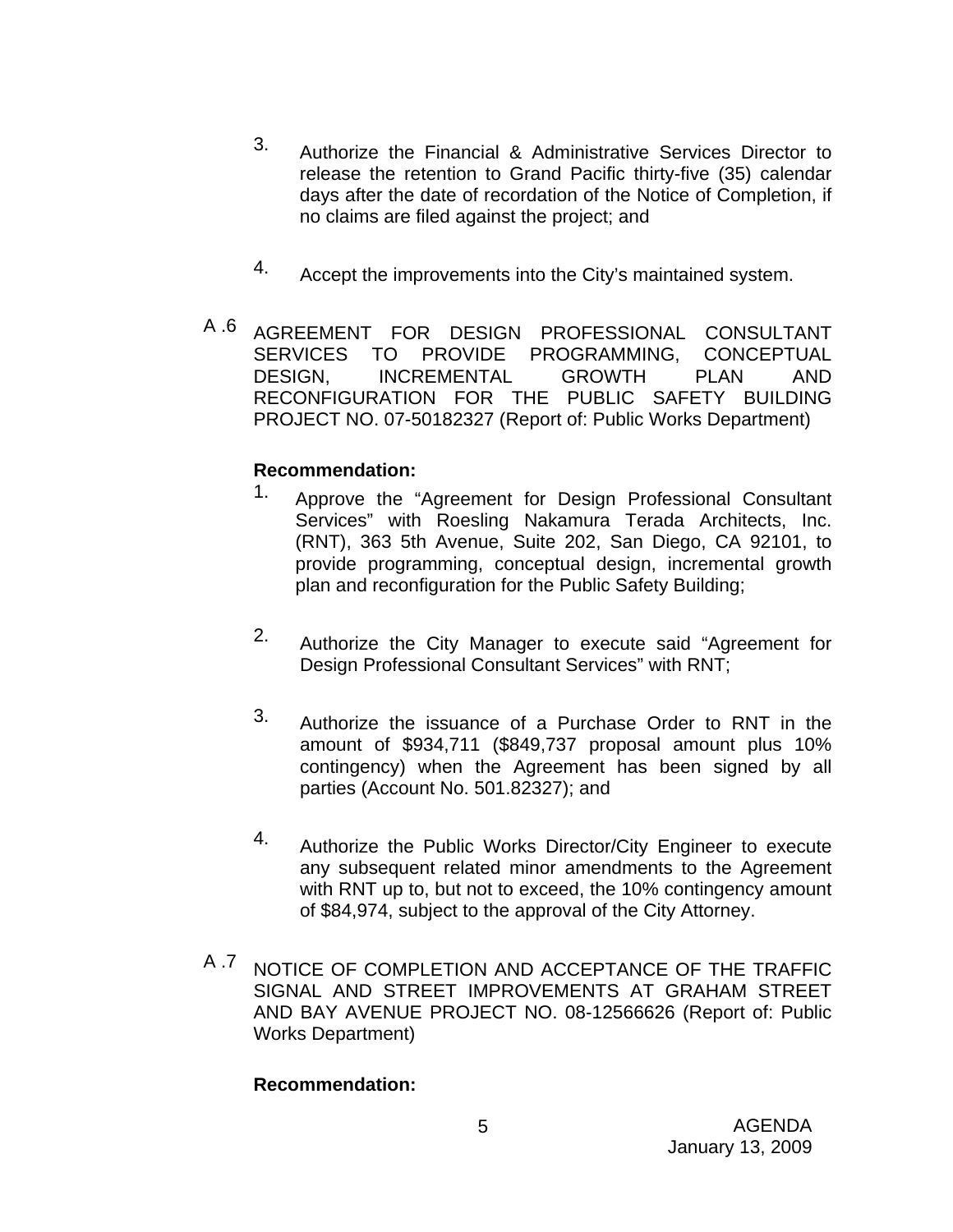- 1. Accept the work as complete for the Traffic Signal and Street Improvements at Graham Street and Bay Avenue constructed by DBX, Inc. (DBX), 42066 Avenida Alvarado, Suite C, Temecula, CA 92590;
- 2. Direct the City Clerk to record the Notice of Completion within ten (10) calendar days at the office of the County Recorder of Riverside County, as required by Section 3093 of the California Civil Code;
- 3. Authorize the Financial & Administrative Services Director to release the retention to DBX thirty-five (35) calendar days after the date of recordation of the Notice of Completion, if no claims are filed against the project; and
- 4. Accept the improvements into the City's maintained system.
- A 8 ADOPT THE RESOLUTION TO DECLINE THE OFFER OF DEDICATION FOR ROADWAY PURPOSES, IF THE OFFER EXISTS, EXCLUDING ANY EASEMENTS, FOR THE UNIMPROVED PORTION OF STERLING STREET FROM WILLIAMS AVENUE TO GIFFORD AVENUE, AND STODDARD STREET FROM ALESSANDRO BOULEVARD TO WILLIAMS AVENUE AND FROM WILLIAMS AVENUE TO GIFFORD AVENUE PROJECT NO. 02- 12185520 (Report of: Public Works Department)

## **Recommendation:**

- 1. Approve and adopt Resolution No. 2009-01, Declining the Offer of Dedication for Roadway Purposes, if the offer exists, excluding any easements, for the unimproved portion of Sterling Street from Williams Avenue to Gifford Avenue, and Stoddard Street from Alessandro Boulevard to Williams Avenue and from Williams Avenue to Gifford Avenue; and
- 2. Direct the City Clerk to certify said resolution and transmit a copy of the resolution to the County Recorder's office for recording.
- A 9 NOTICE OF COMPLETION AND ACCEPTANCE OF THE CONSTRUCTION FOR THE MORENO VALLEY COMMUNITY SOCCER FIELD RENOVATIONS PROJECT NO. 06-46165325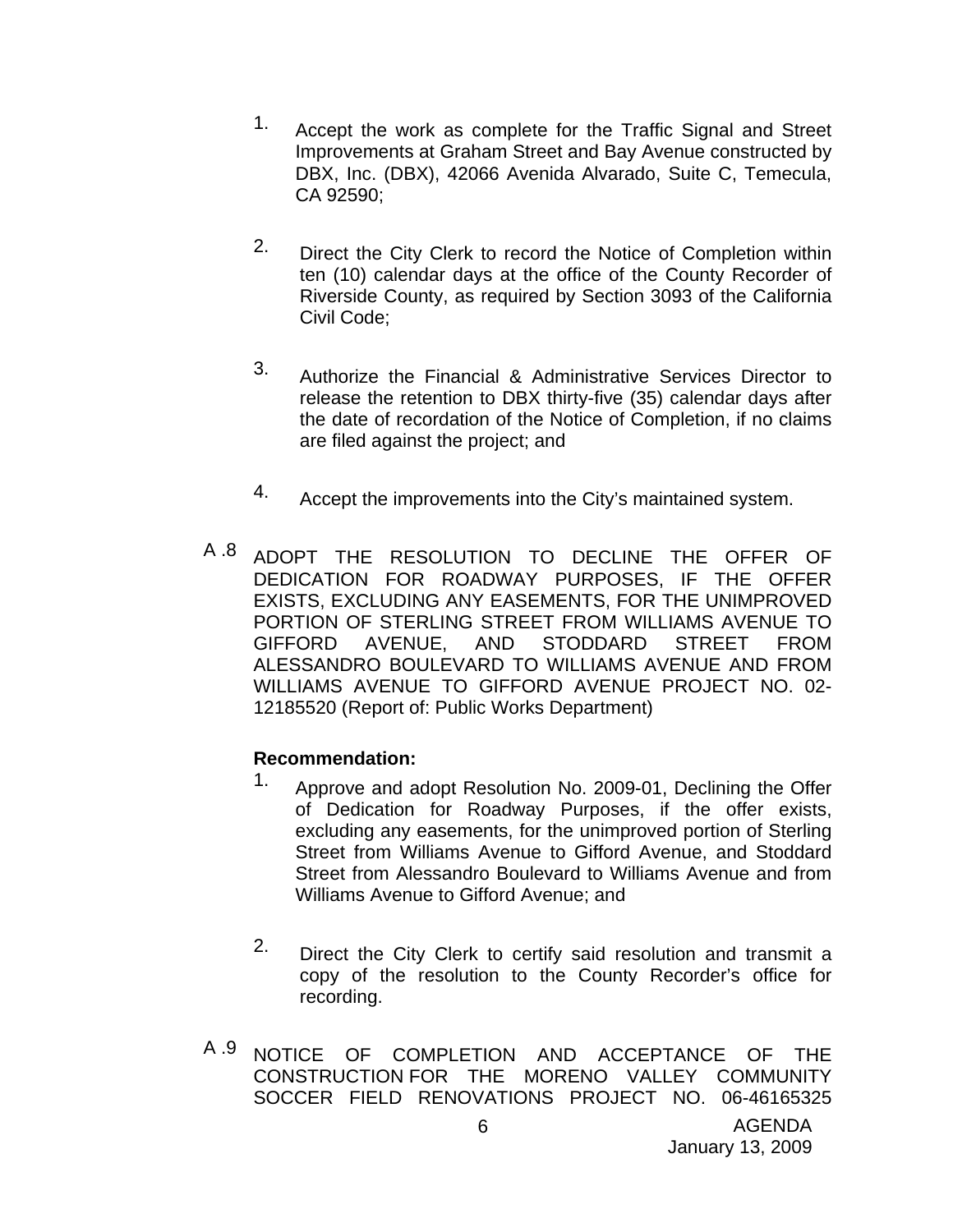(Report of: Public Works Department)

#### **Recommendation:**

- 1. Accept the work as complete for the Moreno Valley Community Park Soccer Field Renovations (Project No. 06-46165325) constructed by Los Angeles Engineering, Inc.(LAEI), 633 N. Barranca Avenue, Covina, CA 91723;
- 2. Direct the City Clerk to record the Notice of Completion within ten (10) calendar days at the office of the County Recorder of Riverside County, as required by Section 3093 of the California Civil Code;
- 3. Authorize the Financial & Administrative Services Director to release the retention to LAEI thirty five (35) calendar days after the date of recordation of the Notice of Completion, if no claims are filed against the project; and
- 4. Accept the improvements into the City's maintained park system.
- A .10 ORDINANCE NO. 783 APPROVING A SPECIFIC PLAN AMENDMENT (P08-089) TO CHANGE THE LAND USE FROM COMMUNITY COMMERCIAL (CC) TO VILLAGE OFFICE/RESIDENTIAL (VOR) WITHIN THE VILLAGE SPECIFIC PLAN (SP 204) BASED ON THE FINDINGS IN THE ORDINANCE (RECEIVED FIRST READING AND INTRODUCTION ON DECEMBER 9, 2008 ON A 5-0 VOTE (REPORT OF: COMMUNITY DEVELOPMENT DEPARTMENT)

#### **Recommendation:**

Adopt Ordinance No. 783.

#### Ordinance No. 783

An Ordinance of the City Council of the City Council of the City of Moreno Valley, California, Approving P0-089 (Specific Plan Amendment) to Change the Land Use District from Community Commercial (CC) to Village Office/Residential (VOR) within the Village Specific Plan (SP 204) for Four Parcels Located at 12411, 12425, 12437 and 12449 Loraine Terrace

A .11 APPROVAL OF CHECK REGISTER FOR NOVEMBER, 2008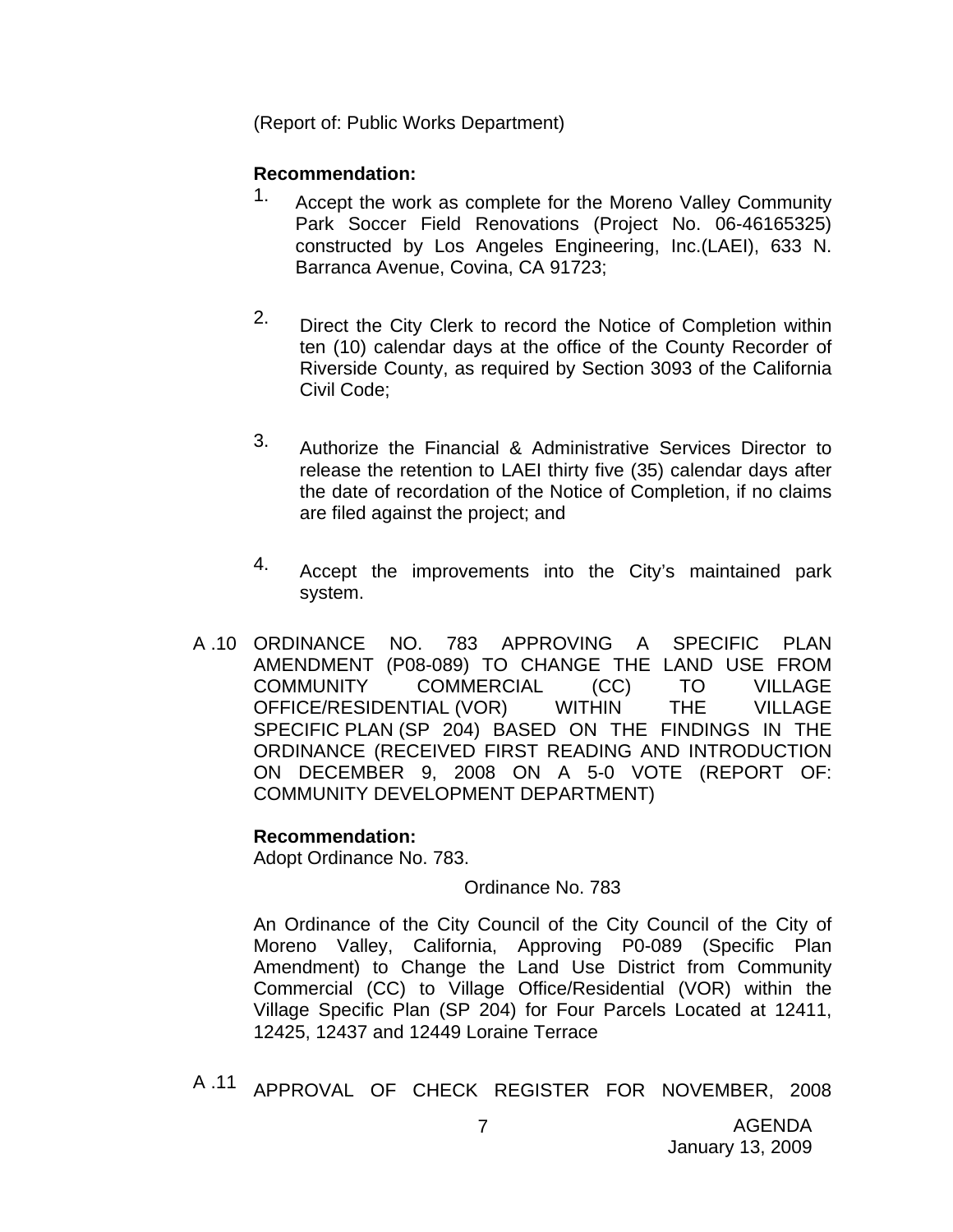(Report of: Financial & Administrative Services Department)

#### **Recommendation:**

Adopt Resolution No. 2009-02, approving the Check Register for the month of November, 2008 in the amount of \$19,171,094.96.

#### Resolution No. 2009-02

A Resolution of the City Council of the City of Moreno Valley, California, Approving the Check Register for the Month of November, 2008

A .12 ANNUAL REPORT ON DEVELOPMENT IMPACT FEES (Report of: Financial & Administrative Services Department)

#### **Recommendation:**

- 1. Approve and accept the Annual Report on Development Impact Fees in compliance with California Government Code Section 66006; and
- 2. Approve the finding that staff has demonstrated a continuing need to hold unexpended Development Impact Fees.
- A .13 RECEIPT OF QUARTERLY INVESTMENT REPORT QUARTER ENDED SEPTEMBER 30, 2008 (Report of: Financial & Administrative Services Department)

#### **Recommendation:**

Receive and file the Quarterly Investment Report, in compliance with the City's Investment Policy.

#### **B CONSENT CALENDAR - COMMUNITY SERVICES DISTRICT**

- B .1 ORDINANCES READING BY TITLE ONLY **Recommendation:** Waive reading of all Ordinances.
- B .2 MINUTES REGULAR MEETING OF DECEMBER 9, 2008 (Report of: City Clerk's Department)

#### **Recommendation:**

Approve as submitted.

AGENDA January 13, 2009 8 B .3 MINUTES – SPECIAL MEETING OF JANUARY 6, 2009 (Report of: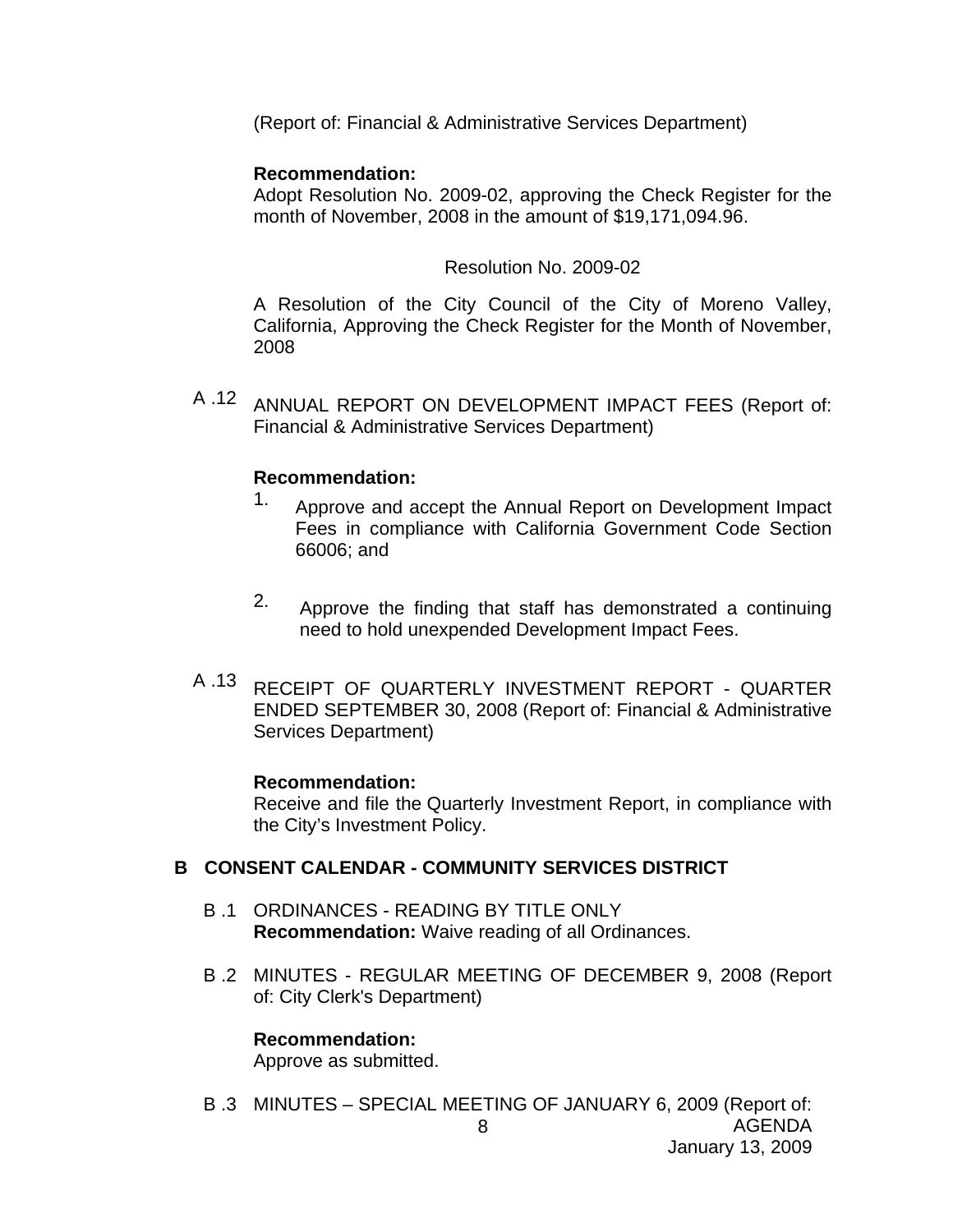City Clerk's Department

**Recommendation:**  Approve as submitted.

#### **C CONSENT CALENDAR - COMMUNITY REDEVELOPMENT AGENCY**

- C .1 ORDINANCES READING BY TITLE ONLY **Recommendation:** Waive reading of all Ordinances.
- C .2 MINUTES REGULAR MEETING OF DECEMBER 9, 2008 (Report of: City Clerk's Department)

**Recommendation:**  Approve as submitted.

C .3 MINUTES – SPECIAL MEETING OF JANUARY 6, 2009 (Report of: City Clerk's Department

**Recommendation:**  Approve as submitted.

#### **D CONSENT CALENDAR - BOARD OF LIBRARY TRUSTEES**

- D .1 ORDINANCES READING BY TITLE ONLY **Recommendation:** Waive reading of all Ordinances.
- D .2 MINUTES REGULAR MEETING OF DECEMBER 9, 2008 (Report of: City Clerk's Department)

#### **Recommendation:**

Approve as submitted.

#### **E PUBLIC HEARINGS**

Questions or comments from the public on a Public Hearing matter are limited to five minutes per individual and must pertain to the subject under consideration. Those wishing to speak should complete and submit a GOLDENROD speaker slip to the Bailiff.

E .1 FY 2009-2010 CDBG AND HOME PROGRAM OBJECTIVES AND POLICIES (Report of: Economic Development Department)

#### **Recommendation that the City Council**

<sup>1.</sup> Conduct a public hearing to allow for public comment on the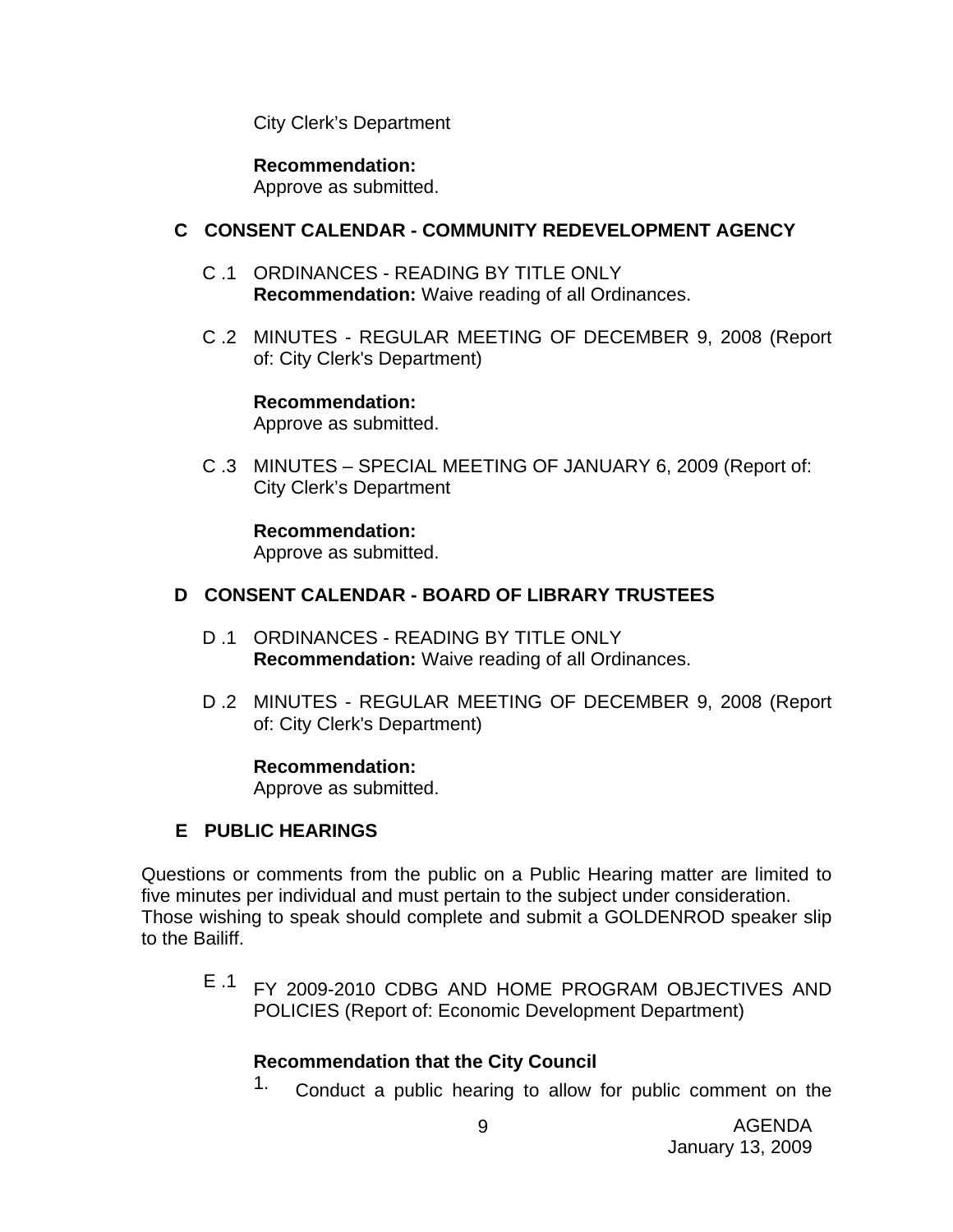needs of low- to moderate- income residents in the community, including the CDBG Target Areas; and

2. Approve the proposed CDBG and HOME Program Objectives and Policies for the 2009-2010 Program Year.

## **F ITEMS REMOVED FROM CONSENT CALENDARS FOR DISCUSSION OR SEPARATE ACTION**

#### **G REPORTS**

G .1 REPORT ON NEW MUNICIPAL DEPARTING LOAD CHARGES (Report of: Public Works Department)

#### **Recommendation:**

No action recommended. Report is for City Council's information.

G .2 REPRIORITIZATION OF CAPITAL PROJECTS TO BE FUNDED BY THE 2007 RDA BONDS (Continued from December 16, 2008) (Report of: Economic Development Department)

#### **Recommendation that the City Council**

Consider and evaluate the reprioritization of capital projects to be funded by the 2007 RDA Bond Issuance.

G .3 2009 COUNCIL COMMITTEE PARTICIPATION APPOINTMENTS (Report of: City Clerk's Department)

#### **Recommendation that the City Council**

- 1. Appoint Council Member William H. Batey II to serve as the City of Moreno Valley's representative on the March Joint Powers Commission (MJPC); and
- 2. Appoint Mayor Richard A. Stewart to serve as the City of Moreno Valley's representative on the March Joint Powers Commission (MJPC); and
- 3. Appoint Council Member Robin N. Hastings to serve as the City of Moreno Valley's alternate representative on the March Joint Powers Commission (MJPC); and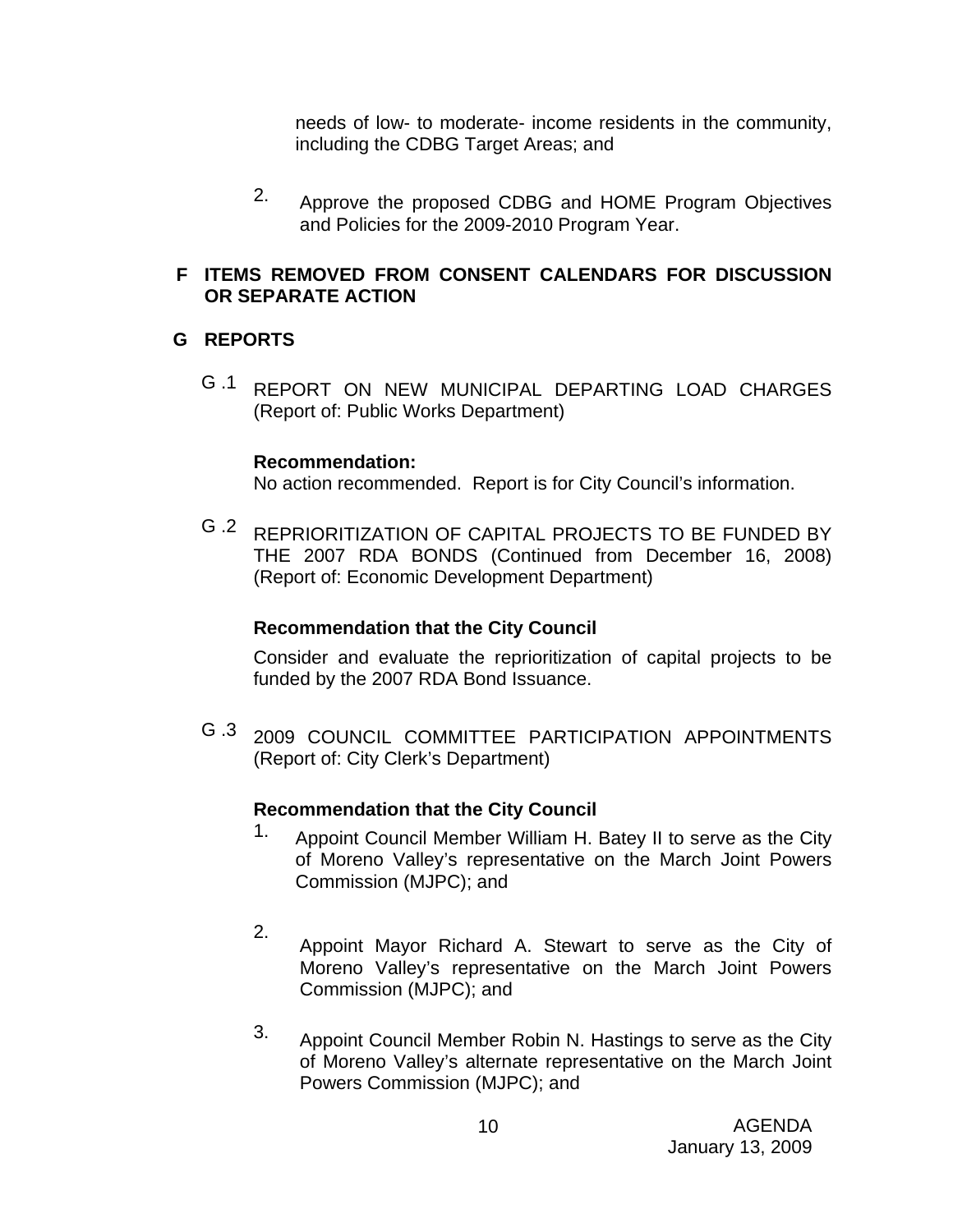- 4. Appoint Council Member William H. Batey II to serve as the City of Moreno Valley's representative on the Riverside County Habitat Conservation Agency (RCHCA); and
- 5. Appoint Council Member Robin N. Hastings to serve as the City of Moreno Valley's alternate representative on the Riverside County Habitat Conservation Agency (RCHCA); and
- 6. Appoint Council Member Jesse L. Molina to serve as the City of Moreno Valley's representative on the Riverside County Transportation Commission (RCTC); and
- 7. Appoint Mayor Pro Tem Bonnie Flickinger to serve as the City of Moreno Valley's alternate representative on the Riverside County Transportation Commission (RCTC); and
- 8. Appoint Mayor Pro Tem Bonnie Flickinger to serve as the City of Moreno Valley's representative on the Riverside Transit Agency (RTA); and
- 9. Appoint Council Member Jesse L. Molina to serve as the City of Moreno Valley's alternate representative on the Riverside Transit Agency (RTA); and
- 10. Appoint Council Member Robin N. Hastings to serve as the City of Moreno Valley's representative on the Western Riverside Council of Governments (WRCOG); and
- 11. Appoint Council Member William H. Batey II to serve as the City of Moreno Valley's alternate representative on the Western Riverside Council of Governments (WRCOG); and
- 12. Appoint Council Member William H. Batey II to serve as the City of Moreno Valley's representative on the Western Riverside County Regional Conservation Authority (RCA); and
- 13. Appoint Mayor Pro Tem Bonnie Flickinger to serve as the City of Moreno Valley's alternate representative on the Western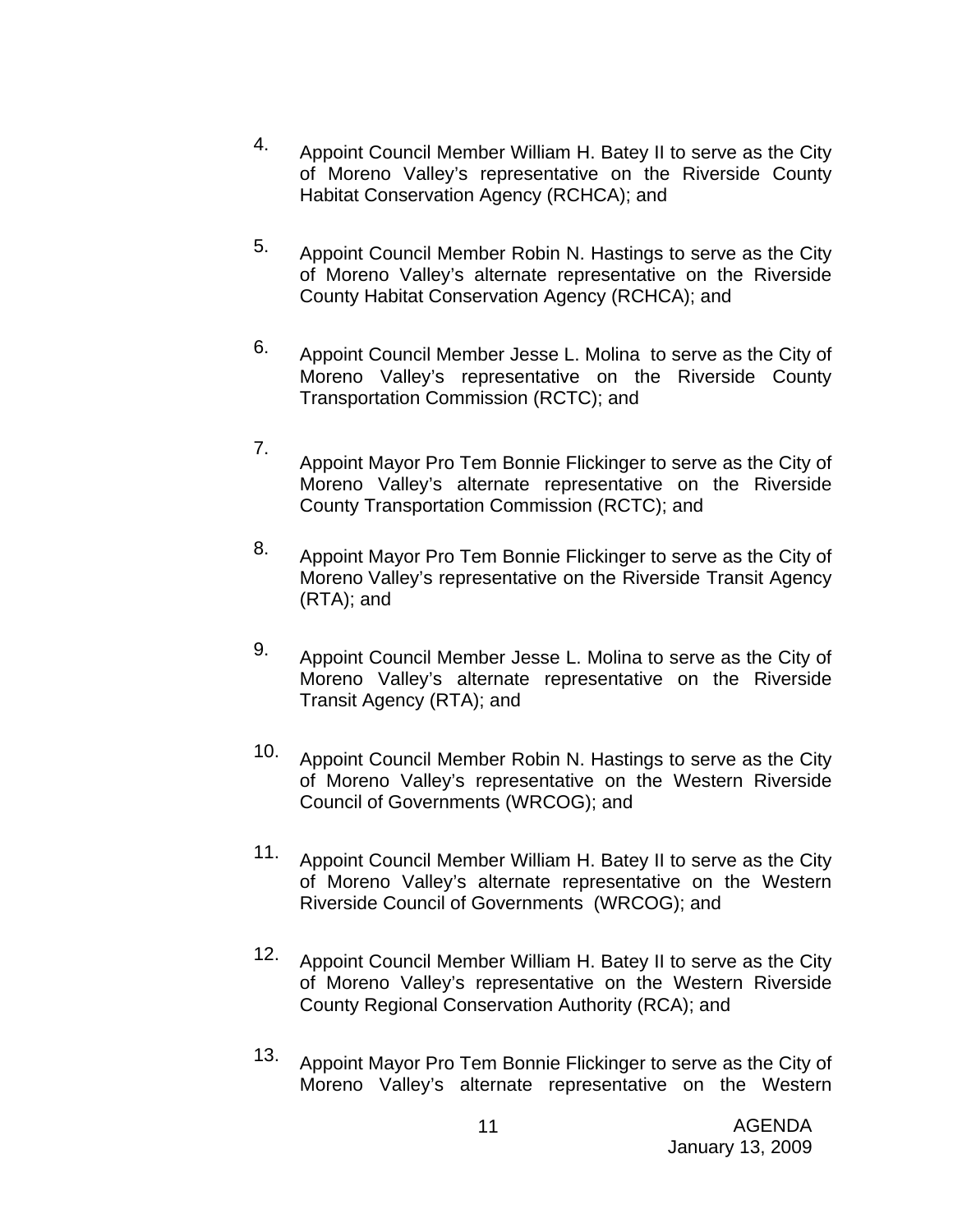Riverside County Regional Conservation Authority (RCA); and

- 14. Approve the appointments to the remaining various committees and regional bodies, as noted on the 2009 Council Committee Participation list.
- G .4 CITY MANAGER'S REPORT (Informational Oral Presentation not for Council action)

## **H LEGISLATIVE ACTIONS**

- H .1 ORDINANCES 1ST READING AND INTRODUCTION NONE
- H .2 ORDINANCES 2ND READING AND ADOPTION NONE
- H .3 ORDINANCES URGENCY ORDINANCES NONE
- H .4 RESOLUTIONS NONE

PUBLIC COMMENTS **ON ANY SUBJECT NOT ON THE AGENDA** UNDER THE JURISDICTION OF THE CITY COUNCIL

Those wishing to speak should complete and submit a BLUE speaker slip to the Bailiff. There is a three-minute time limit per person. All remarks and questions shall be addressed to the presiding officer or to the City Council and not to any individual Council member, staff member or other person.

## **CLOSING COMMENTS AND/OR REPORTS OF THE CITY COUNCIL, COMMUNITY SERVICES DISTRICT, OR COMMUNITY REDEVELOPMENT AGENCY**

**\*Materials related to an item on this Agenda submitted to the City Council/Community Services District/Community Redevelopment Agency or the Board of Library Trustees after distribution of the agenda packet are available for public inspection in the City Clerk's office at 14177 Frederick Street during normal business hours.**